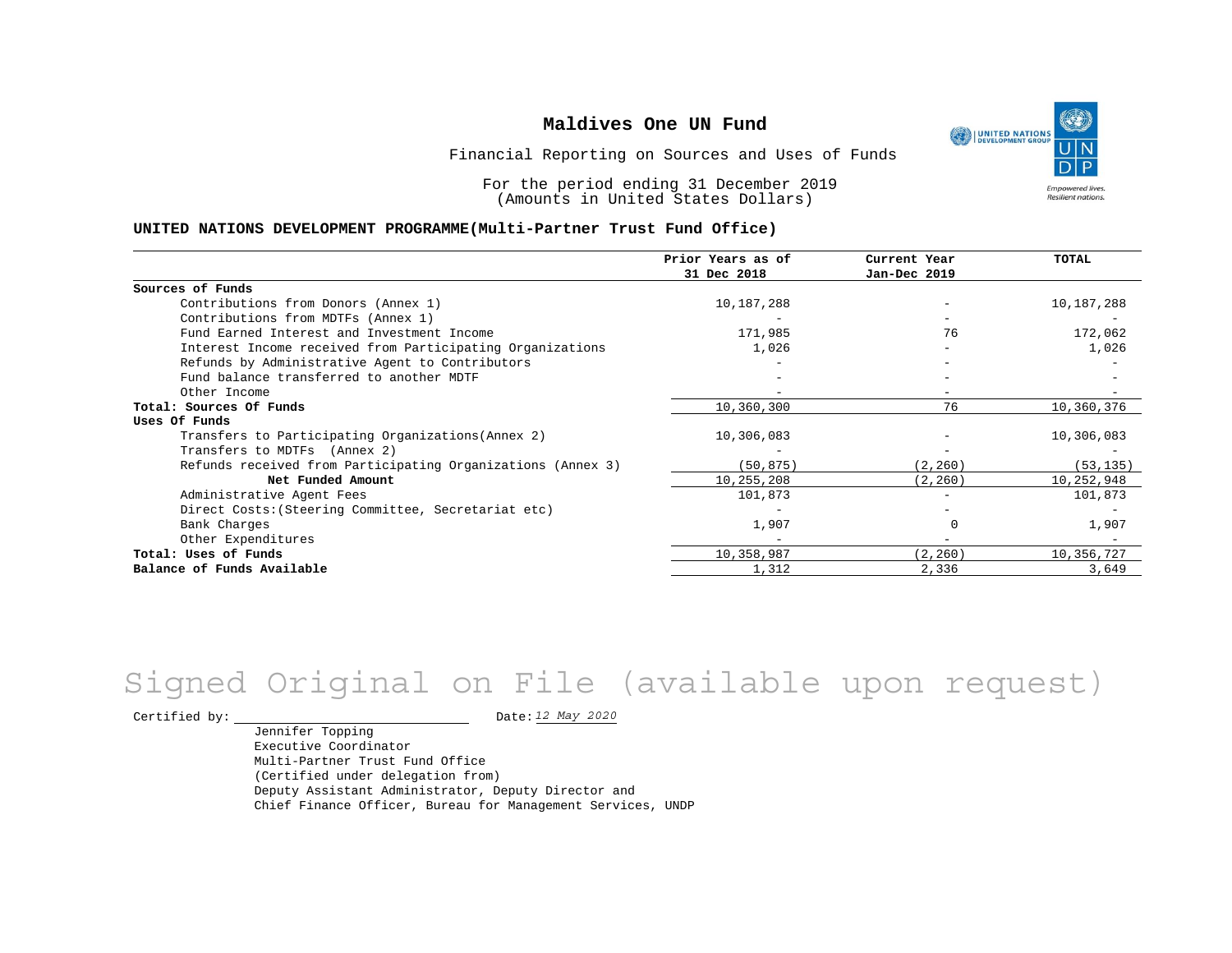

Financial Reporting on Sources and Uses of Funds

For the period ending 31 December 2019 (Amounts in United States Dollars)

#### **UNITED NATIONS DEVELOPMENT PROGRAMME(Multi-Partner Trust Fund Office)**

**Annex - 1: Contributions**

|                             | Prior Years as of | Current Year             | TOTAL      |
|-----------------------------|-------------------|--------------------------|------------|
|                             | 31 Dec 2018       | Jan-Dec 2019             |            |
| From Contributors           |                   |                          |            |
| Expanded DaO Funding Window | 450,000           | $\overline{\phantom{0}}$ | 450,000    |
| GOVERNMENT OF DENMARK       | 9,737,288         | $\overline{\phantom{0}}$ | 9,737,288  |
| Total: Contributions        | 10,187,288        | $-$                      | 10,187,288 |
|                             |                   |                          |            |

# Signed Original on File (available upon request)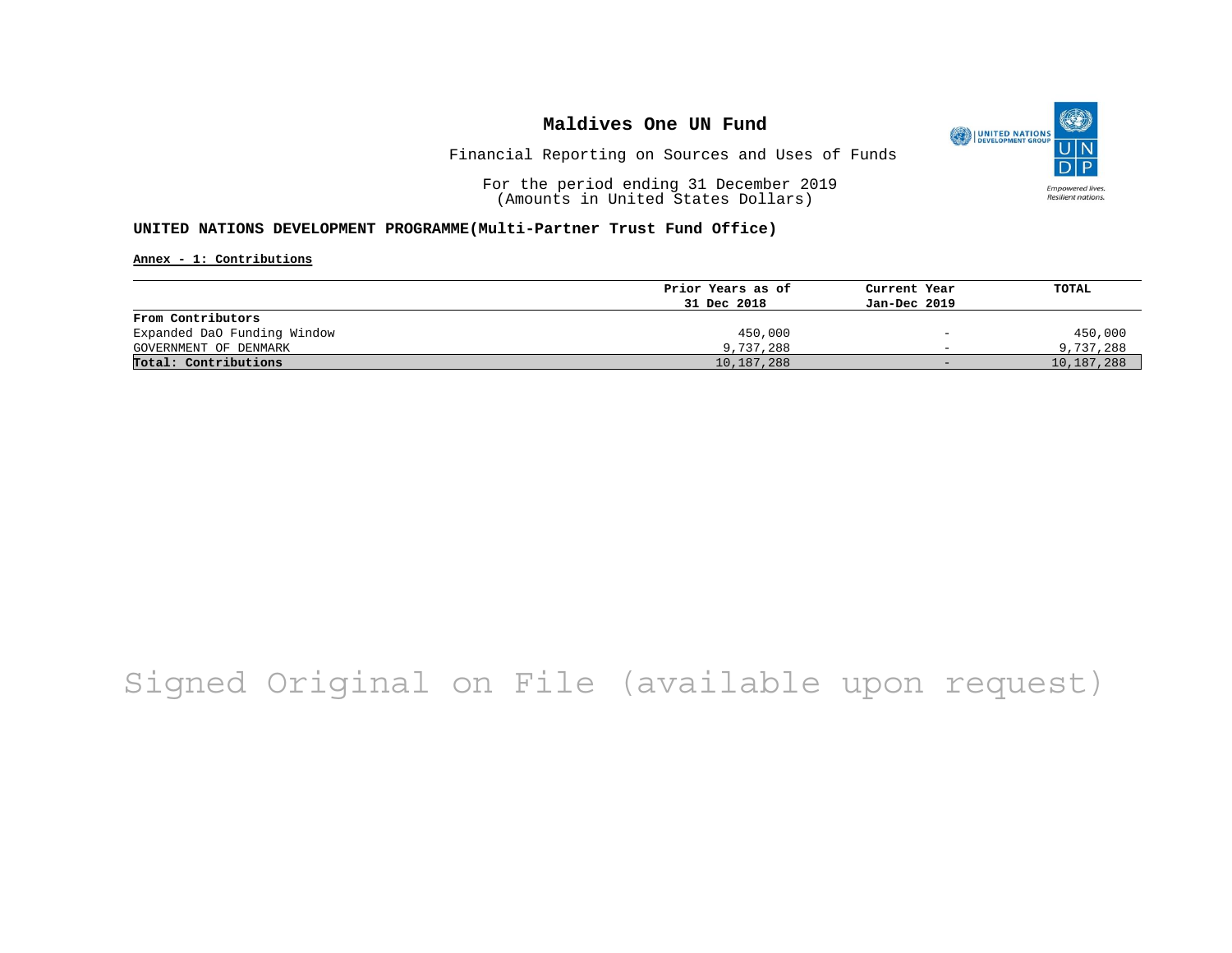

Financial Reporting on Sources and Uses of Funds

For the period ending 31 December 2019 (Amounts in United States Dollars)

#### **UNITED NATIONS DEVELOPMENT PROGRAMME(Multi-Partner Trust Fund Office)**

**Annex - 2: Transfers**

|                                | Prior Years as of | Current Year             | TOTAL      |
|--------------------------------|-------------------|--------------------------|------------|
|                                | 31 Dec 2018       | Jan-Dec 2019             |            |
| To Participating Organizations |                   |                          |            |
| FAO                            | 184,575           | $\overline{\phantom{0}}$ | 184,575    |
| UNDP                           | 7,344,257         | $\overline{\phantom{0}}$ | 7,344,257  |
| UNFPA                          | 330,009           | $\overline{\phantom{a}}$ | 330,009    |
| UNICEF                         | 340,750           | $\qquad \qquad -$        | 340,750    |
| UNOPS                          | 1,254,163         | $\qquad \qquad -$        | 1,254,163  |
| UNWOMEN                        | 211,861           | $-$                      | 211,861    |
| WHO                            | 640,468           | $-$                      | 640,468    |
| Total Transfers                | 10,306,083        | $\qquad \qquad -$        | 10,306,083 |

# Signed Original on File (available upon request)